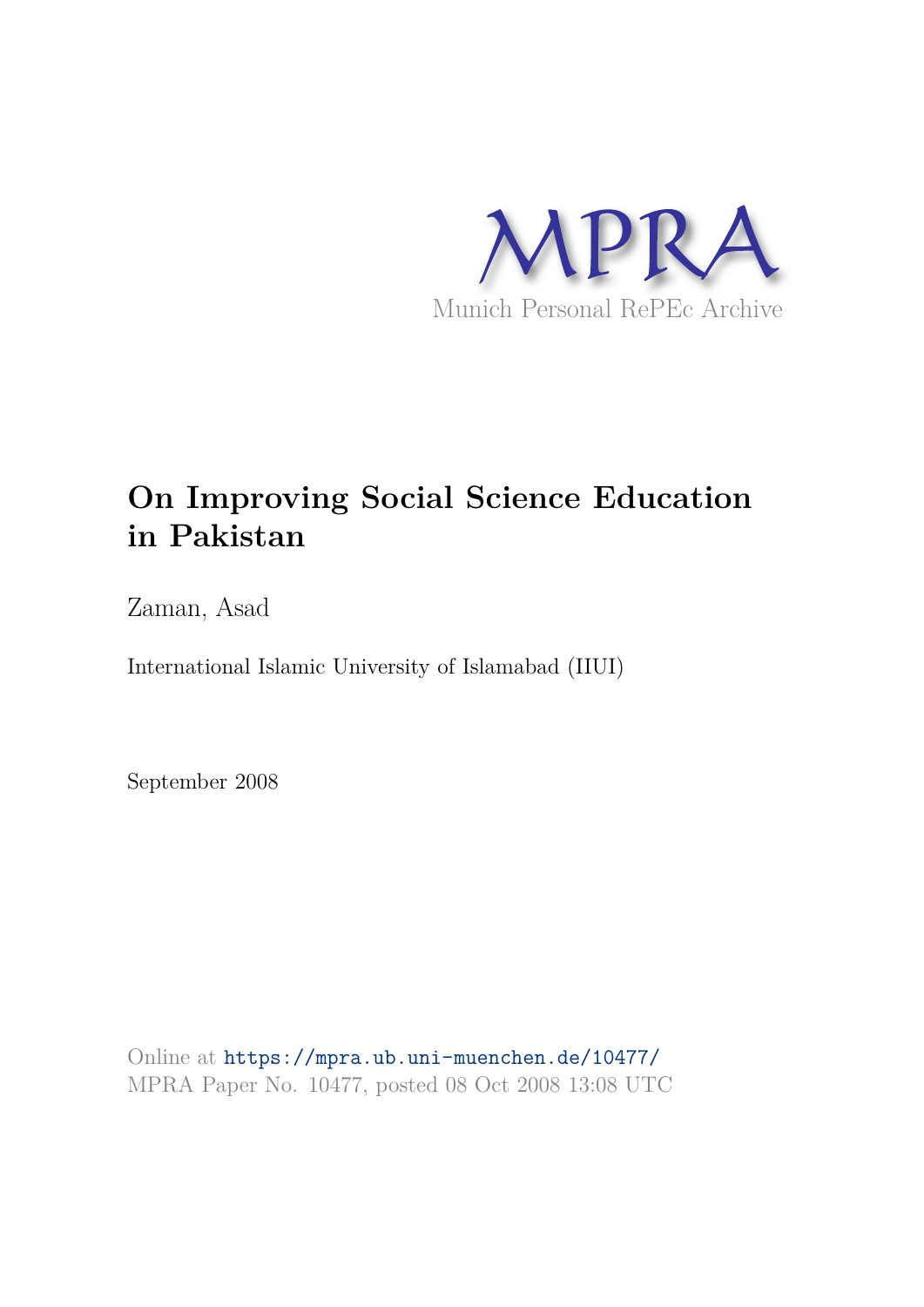#### ASAD ZAMAN

## **ON IMPROVING SOCIAL SCIENCE EDUCATION IN PAKISTAN**

#### Abstract

*How do we arrest the decline of the social sciences in Pakistan? Is it a matter of money or one of sending more students to the West who might then return to teaching at the local universities? In this article I argue that the solution lies elsewhere. Borrowing frames, concepts, and analytical techniques based on the concept of universalism runs a serious risk of imposing alien views on local problems. Moreover, attempts to become 'scientific' require side stepping value judgments of good and*  bad. The current Western domination of the intellectual scene favours a single route for social science *development, and kills all diversity. However, whilst we may borrow as much as we choose, we need to build our own frames that would underpin the social sciences, and this is possible only by reconnecting with our own past.* 

#### Introduction

Many authors have lamented the state of social sciences in Pakistan (e.g. Nadeem-ul-Haque (2007) or Inayatullah *et. al.* (2005). The HEC has also taken note of the lack of significant research, shortage of suitably trained faculty, and created a Committee for Development of Social Sciences and Humanities to find remedies. However, before rushing to solutions, I believe we must take time out for an accurate diagnosis. It has happened all too often that impatient activists have not taken out sufficient time to pause for diagnosis, and have ended up administering the wrong medicine in their haste.

Why is the state of social sciences going from bad to worse in Pakistan? A simple answer, often given, is that there is no money in it. The argument goes as follows: our best and brightest students traditionally chose to study Engineering and Medicine, because these professions offered the best prospects. When MBA's and Computer Sciences started to pay, degrees in these areas also became popular. When Social Scientists start earning well, we will get more enrollments and attract better faculty, and generally improve the state of affairs. Those with market-oriented views, especially popular among economists, believe that market prices are socially optimal. That is, low wages for social science means that social sciences are not very valuable or productive for society. If this is so, then there is no problem to fix. We should not invest resources in areas that are not very productive or valuable. Several prominent educationists have expressed the sentiment that developing countries cannot afford to waste resources on philosophy, literature or soft sciences – these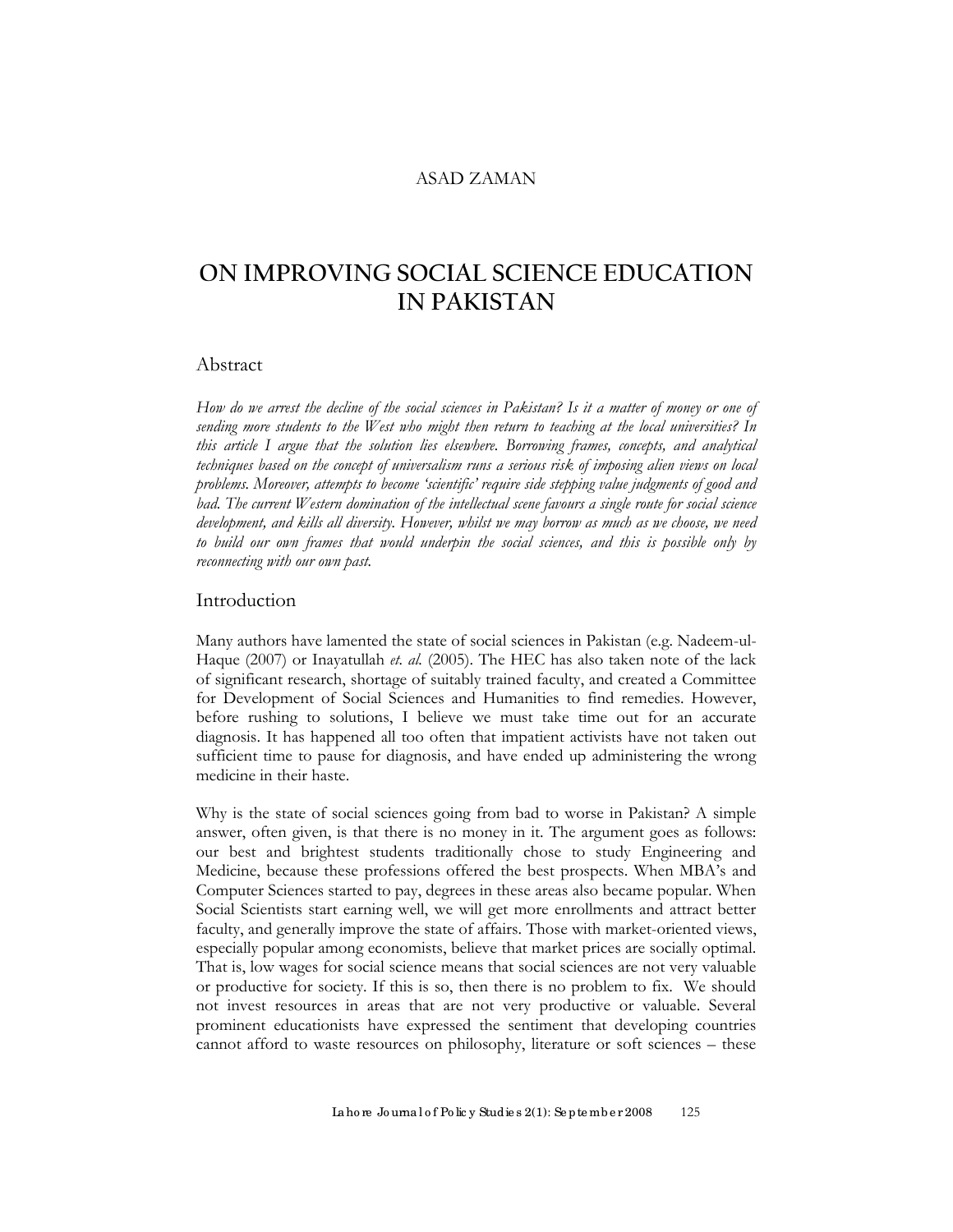luxuries can only be afforded by the rich. We must concentrate on science, technology, infrastructure etc. as the route to riches.

This diagnosis suggests that we treat the problem with benign neglect. This is not only naïve, but dangerously wrong. In fact, the poor health of the social sciences is an extremely serious problem, solving it is a high priority issue, and our approach to the solution will significantly impact the future of Pakistan. At the same time, the problem is complex and multi-dimensional, and solutions will require coordinated efforts on several fronts to succeed. In *Education in Pakistan,* Qureshi (1975) described the historical process, which led to rote-learning, and a meaningless education system aimed only at getting jobs, rather than advancing learning and creating the thrill of advancing the frontiers of knowledge. In this short article, it is not possible for me to discuss all of these various dimensions. Instead I focus on just one aspect, namely the extent to which we should borrow from Western social sciences to improve the state of affairs in Pakistan.

#### Western Universalism

During the historical phase called 'the Enlightenment' of the West, the idea that all societies follow the same trajectory was born. The West was the most advanced and developed of all societies. Other societies were primitive and under-developed. As these other societies matured and grew, they would follow the same stages that were followed by the West, and eventually become like modern Western societies. Early thinkers like Comte (1855), and more recent ones like Rostow (1978), described the stages in growth from primitive society to modern ones in a 'logical' sequence. This set of ideas is called "Western Universalism." The term 'developing country,' which has replaced 'under-developed country' also reflects this idea; see Wallerstein (2006).

Social science is the study of human experience. It attempts to find patterns displayed, and commonalities in human interactions in small and large groups. The idea of Western universalism suggests that the Western experience is relevant for all of humanity – any patterns and commonalities of European history will eventually be found in all societies as they develop. In this case, even though social science developed in the West, it can be universally applied to all societies.

Substantial evidence has emerged that Western Universalism is wrong. All cultures are not essentially the same as primitive Western cultures, nor do they all follow the same development trajectories. The attempt to fit all societies onto the European pattern leads to clearly recognizable biases known as "Eurocentricism." Many aspects of the European experience are unique to Europe and were not (and likely will not be) experienced by other societies (and vice-versa). Insights of social science based on these particular European experiences are peculiar to the West and cannot be generalized to other societies. Many authors have documented problems and errors resulting from Eurocentricism; see for example, Hodgson and Burke (1993), or Marglin (2007). Mitchell (2002, p. 7) writes that "The possibility of social science is based upon taking certain historical experiences of the West as the template for a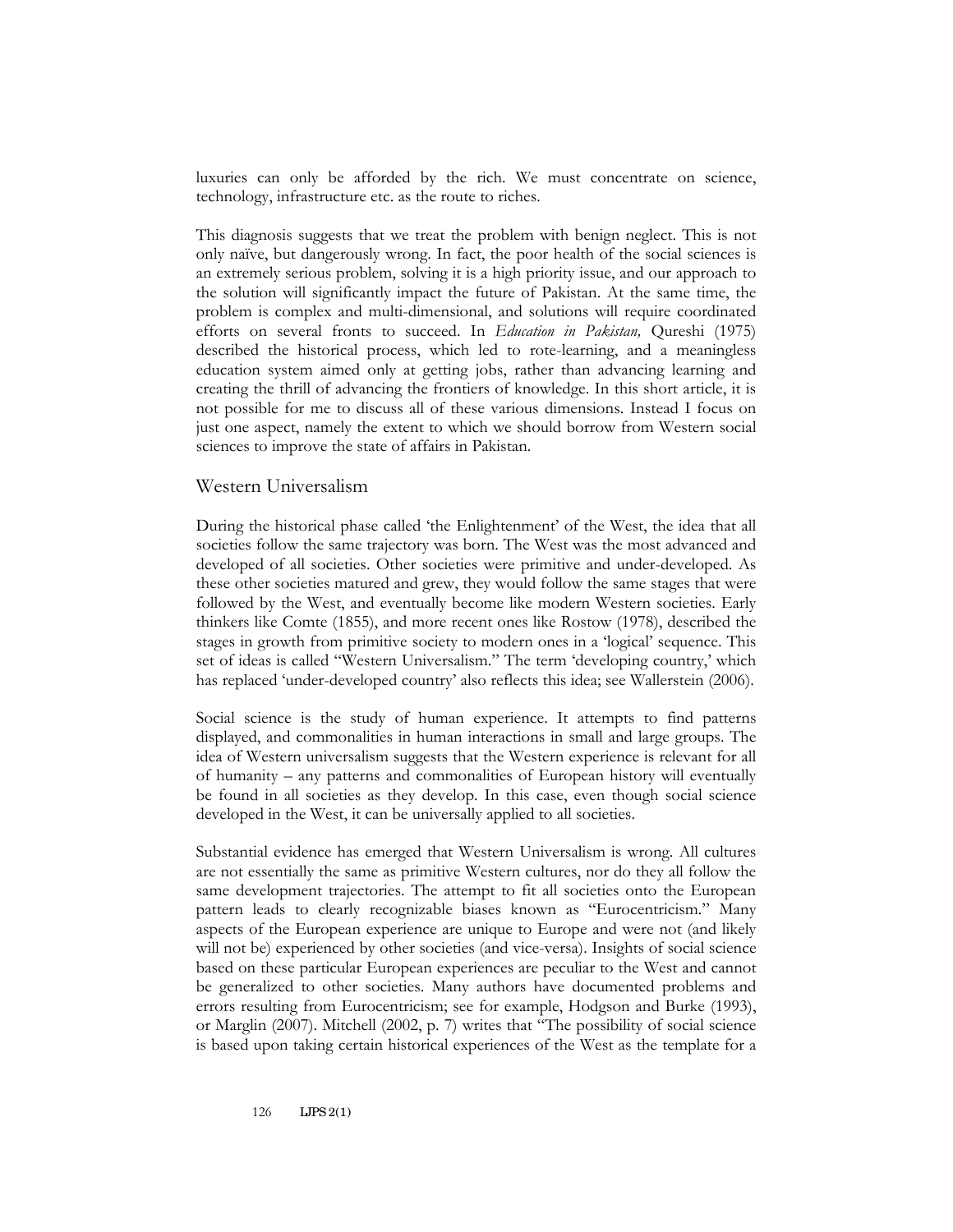universal knowledge." This means that social science as developed in the West is Western Social Science, and we cannot safely borrow insights from the West to apply to our society, which has an entirely different history, and entirely different set of potential future trajectories.

There are many peculiarities and quirks of European history which have impacted on the development of social science in the West. I focus on some of the important divergences below. My goal is not to provide a deep analysis of the Western experience, but merely to establish that it differs significantly from ours. To the extent that this experience impacts on Western formulation of social science, we cannot profitably learn from it, and must formulate an understanding of history based on our own experiences.

#### Western Transition to Secular Thought

Violent religious conflict, and disenchantment of key intellectuals with religion led to the emergence of secular thought in Europe. A brief history is given in Pannenberg (1996), while McGee (1948) gives a detailed history for Britain. Instead of religious principles, society was to be organized using reason and factual knowledge. One problem that immediately emerged was that values could not be derived from facts and logic, as Hume recognized early. At the same time, rules and regulations were essential for a society to function. There were many attempts to find a secular basis for morals; for example *The Theory of Moral Sentiments* by Adam Smith, and *An Enquiry Concerning the Principles of Morals* by David Hume. Among many approaches, a prominent solution was the "social contract," a set of rules which all members of a society agreed to live by (though this agreement was not formal and explicit, and the rules were also not written down or even clearly articulated). The 'rule of law' and a state empowered to enforce the law became the substitute for morality as given by religious rules. Current European political thought is firmly based on the social contract.

There are two major weaknesses of social contract theories. One is that there is no absolute basis for morality. Whatever the society agrees as the social contract becomes moral. Premarital or extra-marital sex, pedophilia, slavery, bull-fighting, boxing, putting out contracts for assassination, torture, etc. may all be considered moral or immoral according to majority vote. The second weakness is that there is no inner compulsion on anyone to follow the rules. Unlike the moral code, which is binding on individuals by God, and must be followed regardless of whether or not someone is watching, the social contract is to be enforced by the law, the courts and the government. The realization that the social contract is all that stands between a civilized and human society and reversion to barbarism – one cannot assume any standards for human moral conduct mandated by religion – led to greater respect for artificial, variable, incomplete and often incorrect rules embodied in the code of law. The establishment of the 'rule of law' in European states did provide a secular basis for regulating states and was a tremendous achievement. However the weaknesses of the social contract can be illustrated by noting that in the Western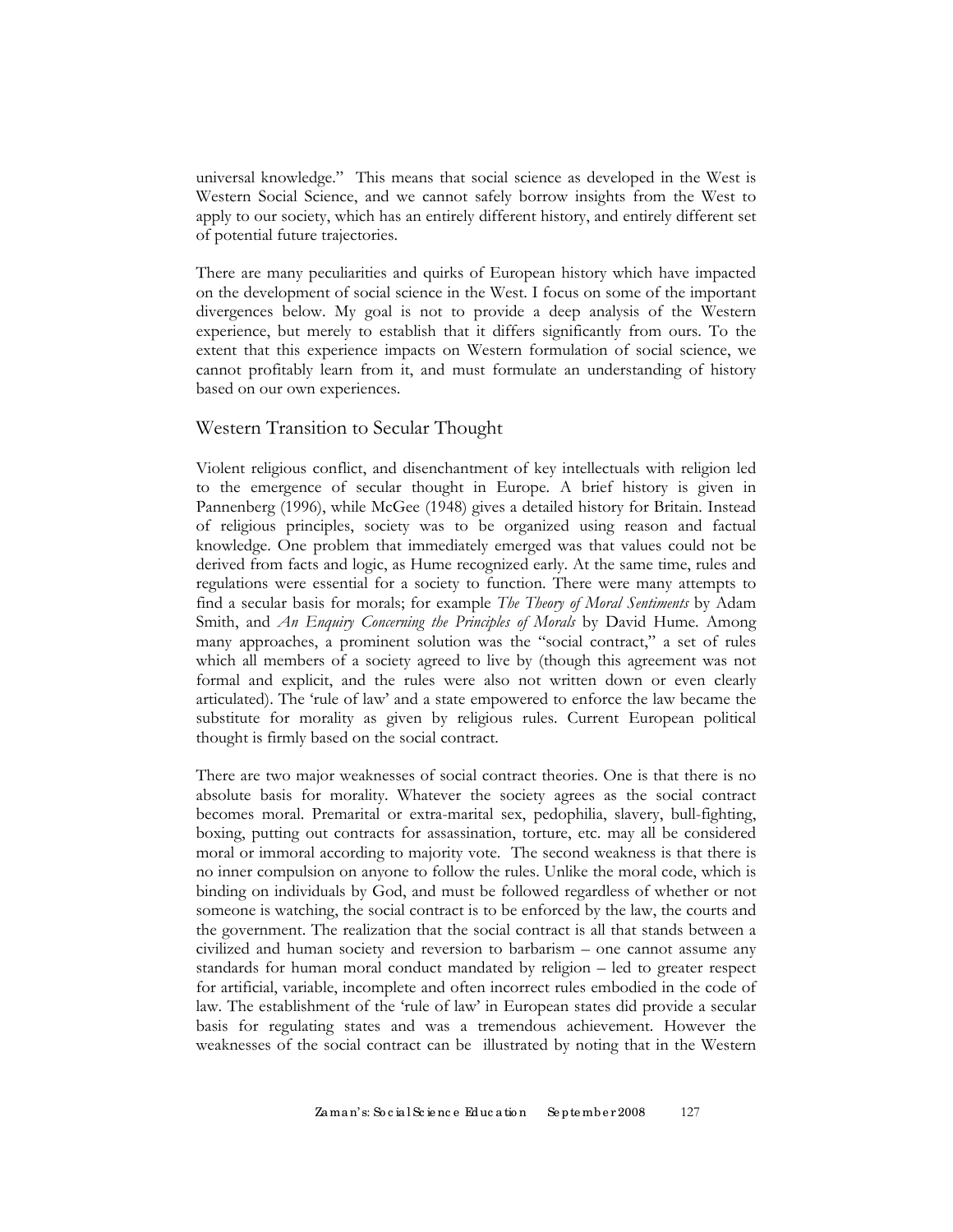judicial system, justice is an incidental byproduct of a mediated struggle between opposing interests. An excellent discussion of the ethical issues is given by a panel of lawyers in "A Case of Competing Loyalties" in *Stanford Magazine* Fall 1983 (p38- 43). All lawyers on the panel agreed that a lawyer defending a male client known to him or her to be guilty of rape, nonetheless had the responsibility to destroy the reputation of the female victim if this was the best possible defense. All agreed that the Western criminal defense system was an adversarial process with artificial boundaries, and not a pure search for truth.

#### Emergence of Social Sciences in the West

Manicas (1989) and Gordon (1991) have both written books on different aspects of the history and philosophy of social sciences. These provide substantial details on European history and how it has influenced the emergence of social sciences. One aspect of this history is Newton's discovery of gravitation, which was universally admired. Many attempts were made to follow his methodology of using one law (or an economical set of principles) to explain a large and diverse set of phenomena. Economics came closest to this goal in setting up selfishness as the single motive which drives humans, and using this to explain all economic phenomena. Mirowski (1989) has written on how economics was self-consciously modeled on physics. Recent investigations of behavioral economics show that this simplification of human behavior is too extreme, and fails to adequately explain many phenomena; see, for example, Camerer (2003) or Kagel and Roth (1995). Attachment to the mathematical methodology has led to increasing formalism and decreasing relevance in modern economic theory. Blaug (1998) cites a leading editor of an economic journal, who stated that ".. few economists ask themselves what are the crucial economic problems facing society." In political science, historical and qualitative approaches which recognize the complexity of human behavior have been marginalized. The dominant approaches use mathematical approaches based on 'rational actor' models and threatens the earlier classical approach with extinction. In recent dialogue and controversy, documented in *Perestroika* by Monroe (2005), political scientists have pleaded for a live and let live approach, to allow both traditions to survive. Slavish imitation of Western methodology would lead us to reduce humans to selfish automata, and would reduce our understanding of human behavior instead of being illuminating about our society.

Western disenchantment with religion led them to develop a theory of knowledge based solely on facts and reason – this has been labeled 'empiricism' or 'positivism.' Superficially, this seems like a very attractive proposition; what else is there, apart from facts and reason, on which to base knowledge? Deeper exploration, carried out in the West, leads to several difficulties. One difficulty is that values or social norms cannot be derived from facts and logic. On the other hand, conduct of social policy requires such norms, to differentiate between the good and the bad and to conduct policy to achieve the good and avoid the bad. Efforts of social scientists to be "scientific" have led to hidden moral values which permeate Western formulations and frameworks for social science. These implicit and unexplored background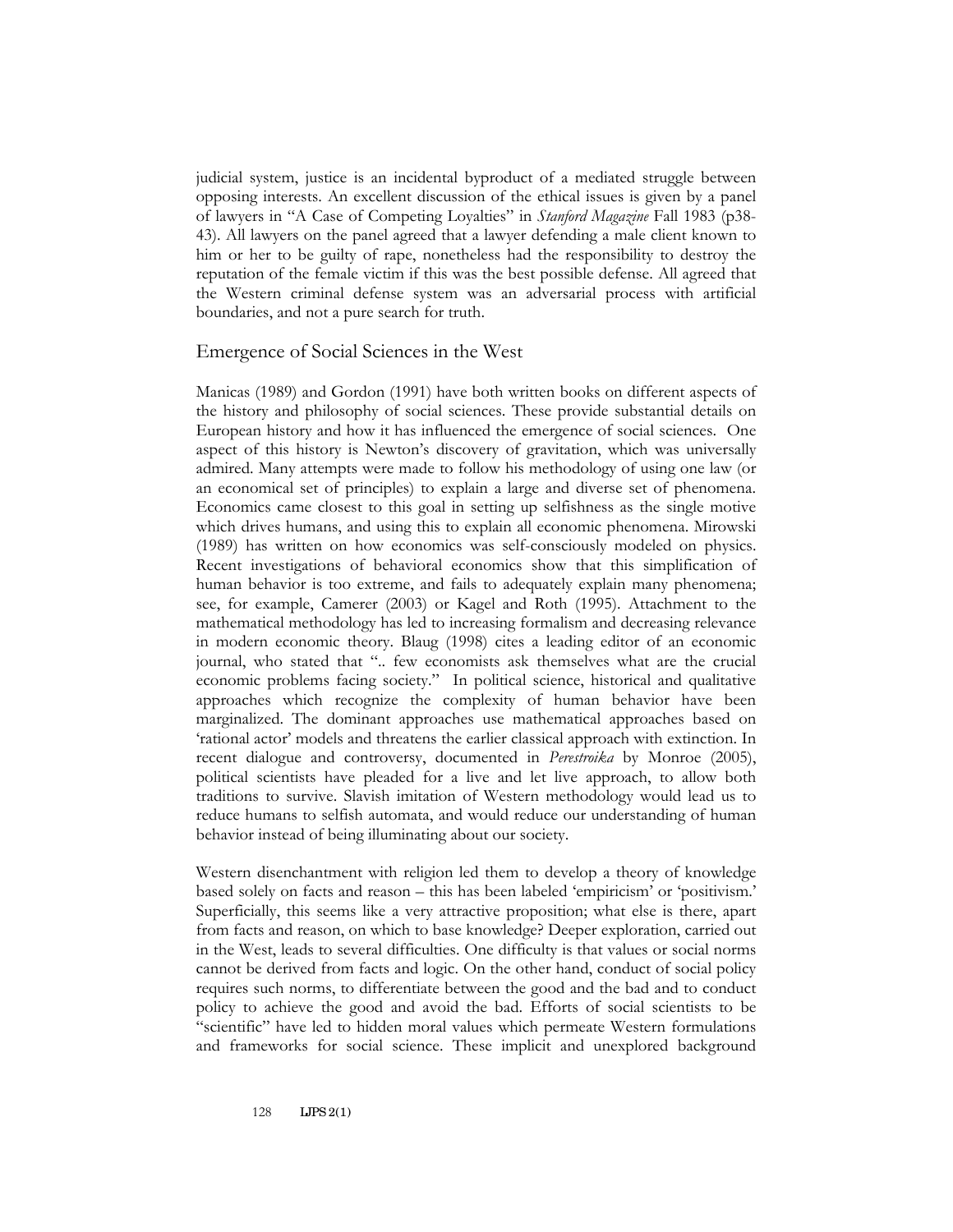values are often in conflict with traditional values in Pakistan. Foucault's views on this problem have been articulated as follows: "modern human sciences (biological, psychological, social) purport to offer universal scientific truths about human nature that are, in fact, often mere expressions of ethical and political commitments of a particular society. For a specific example, values implicit in the apparently sterile mathematical and value-neutral framework of economics have been exposed in Nelson (2001), Wilber (2003) and Blaug (1998). In Pakistan we can avoid this confusion and conflict, and base social science directly on openly acknowledged and commonly agreed upon Islamic values. But to do this would require formulating social sciences in a way different from that of Europe.

Demarcation of social sciences into different fields and setting up of boundaries between different fields was also the outcome of particular historical processes in the West. Manicas (1989) has given details of competing traditions, and how accidents of history led to the dominance of one school of thought over others. He has also suggested that as a whole, the 'wrong' set of ideas have gained prominence in the social sciences, and major difficulties in understanding the world and human interactions have emerged as a result. Many have echoed his call. As a simple illustration, consider the field demarcation between psychology and economics. Economists refuse to consider the issue of how wealth and material goods affect the sense of satisfaction, well-being, contentment or happiness that people experience, on the ground that these questions belong to the realm of psychology. They consider it as part of their profession to only consider how people can become wealthy. Recent inter-disciplinary investigations have revealed that attitudes towards wealth, methods by which it is acquired, as well as interpersonal dispositions, can play an extremely important role in determining the satisfaction obtained by pursuit of wealth. Lane (2001) and Layard (2005) have documented how vast increases in wealth in Western societies have failed to increase contentment, satisfaction and sense of well-being. This has extremely serious consequences for economics – if the determined effort being made to increase GNP and wealth has detrimental consequences for human welfare, then what is the point of it all? At the very least, economists must pay attention to these issues, to ensure that the pursuit of wealth has a point in terms of increasing human satisfaction. Recently, the Gulbenkian Commission on the Restructuring of the Social Sciences (Wallerstein 1996) reported on the need to change the methodology, approach and field boundaries in Western social sciences. It made specific recommendations for different fields based on a detailed analysis.

This situation creates an opportunity for us. There is substantial inertia in Western academia which ties them to conventional approaches. Since we have no investment in past approaches, we are free to "leapfrog" (like the Japanese did in the steel industry) and adopt new approaches to the subject matter. Blaug (1998) has written about the dominance of overly mathematical and irrelevant research produced by economists in USA and Europe, and how moving back towards relevance is difficult because of institutional structures which promote such research.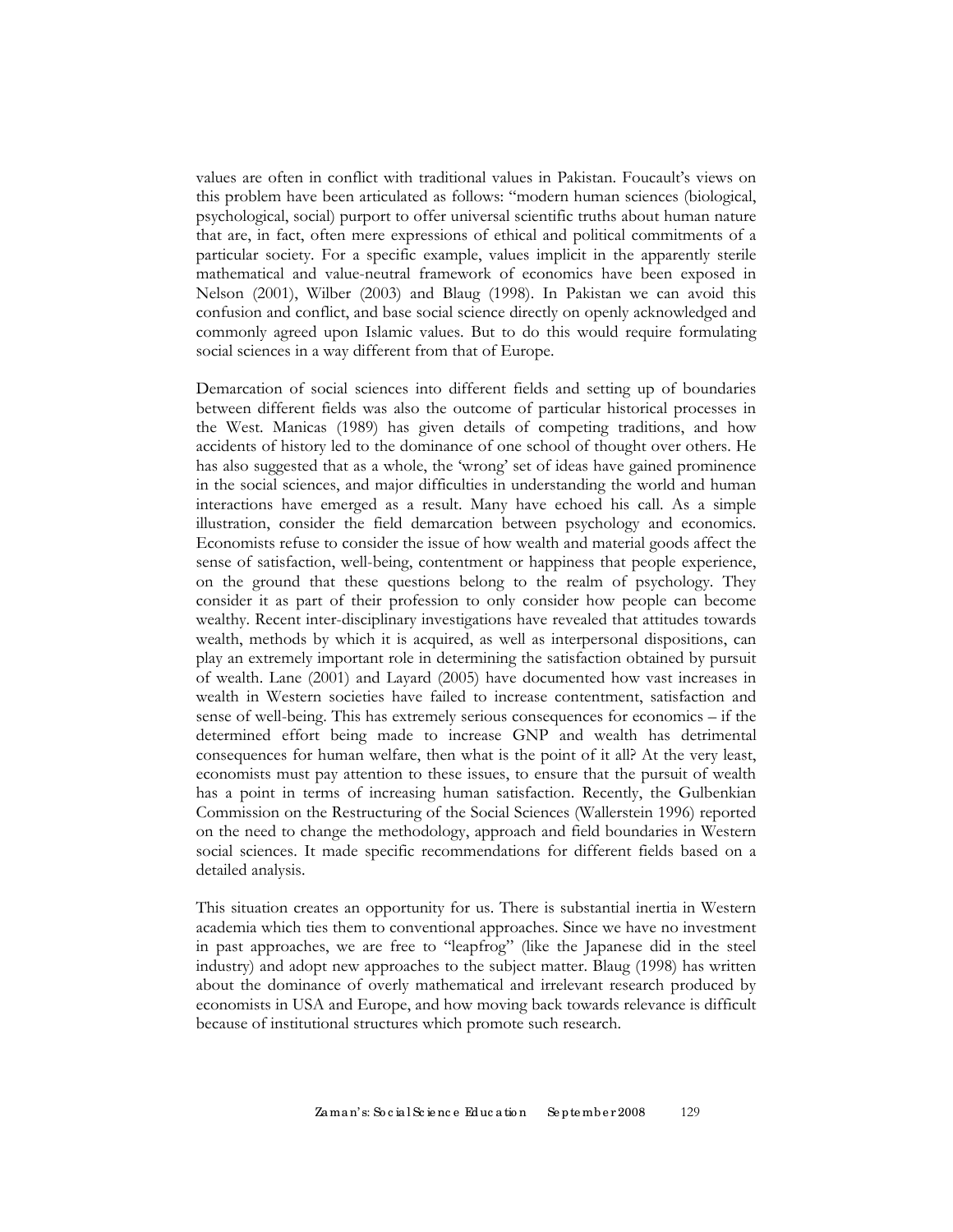### The Fragmentation of Knowledge in the West

A major problem which affects social sciences acutely is the 'fragmentation of knowledge.' This has some relation to the previous issue discussed – artificial discipline boundaries prevent the synthesis of useful information because different pieces lie in different disciplines. Vartan Gregorian (1993), the president of Brown University, discusses many of the problems created by this fragmentation:

specialization, instead of uniting human beings into a general community of values and discourse, has by necessity divided them into small and exclusive coteries, narrow in outlook and interest. It isolates and alienates human beings. Social relations, as a result, cease to be the expression of common perceptions and common beliefs; they are reduced to political relations, to the interplay of competitive, and often antagonistic, groups. Specialized education makes our students into instruments to serve the specialized needs of a society of specialists.

It is generally thought that the fragmentation of knowledge has been caused by the explosion in the quantity of knowledge. There is so much knowledge that no one can know all of it and hence unify it. This is a misconception. From the earliest times, specializations in medicine, architecture, agriculture, philosophy, etc. have been known and recognized as necessities. The presence of an occasional exceptional individual who could know it all (or have broad spectrum knowledge) is neither necessary nor sufficient for the unity of knowledge.

In fact, knowledge is unified by purpose. Having a sense of the broad outlines of human endeavor, and how it serves the human race, one can have an idea of how his/her efforts fit into this big picture. Current conceptions of science militate against this unity. Economists claim their discipline is "positive." As scientists, they can only assess and explain the factual consequences that will result from different types of economic policies. Judging which policy is better or worse is a normative act, which should be left to policy makers. This type of insulation and fragmentation (which has nothing to do with the explosion of information) has disastrous consequences. If policies enrich a few and impoverish many, or damage the environment and profit the multinationals, or lead to debt and starvation in poor African countries, the economist has nothing to say about it in his status as a scientific economist. The physicist who works round the clock to produce an atom bomb claims that he is not responsible for how it is used. A biologist has discovered high yield varieties of rice which could feed the whole world. However, distribution, publicity, pushing for policies for adoption etc. are not within his specialty. Instead, if a multinational hires him for developing a variety that is not fertile (so that it will be able to sell new seeds every season), he will do the work for a salary, and not ask whether this development will be harmful to the interests of humanity as a whole.

With increasing secularism, and the basing of knowledge on facts and reason alone, norms and values came to be regarded as unscientific. The glue of the common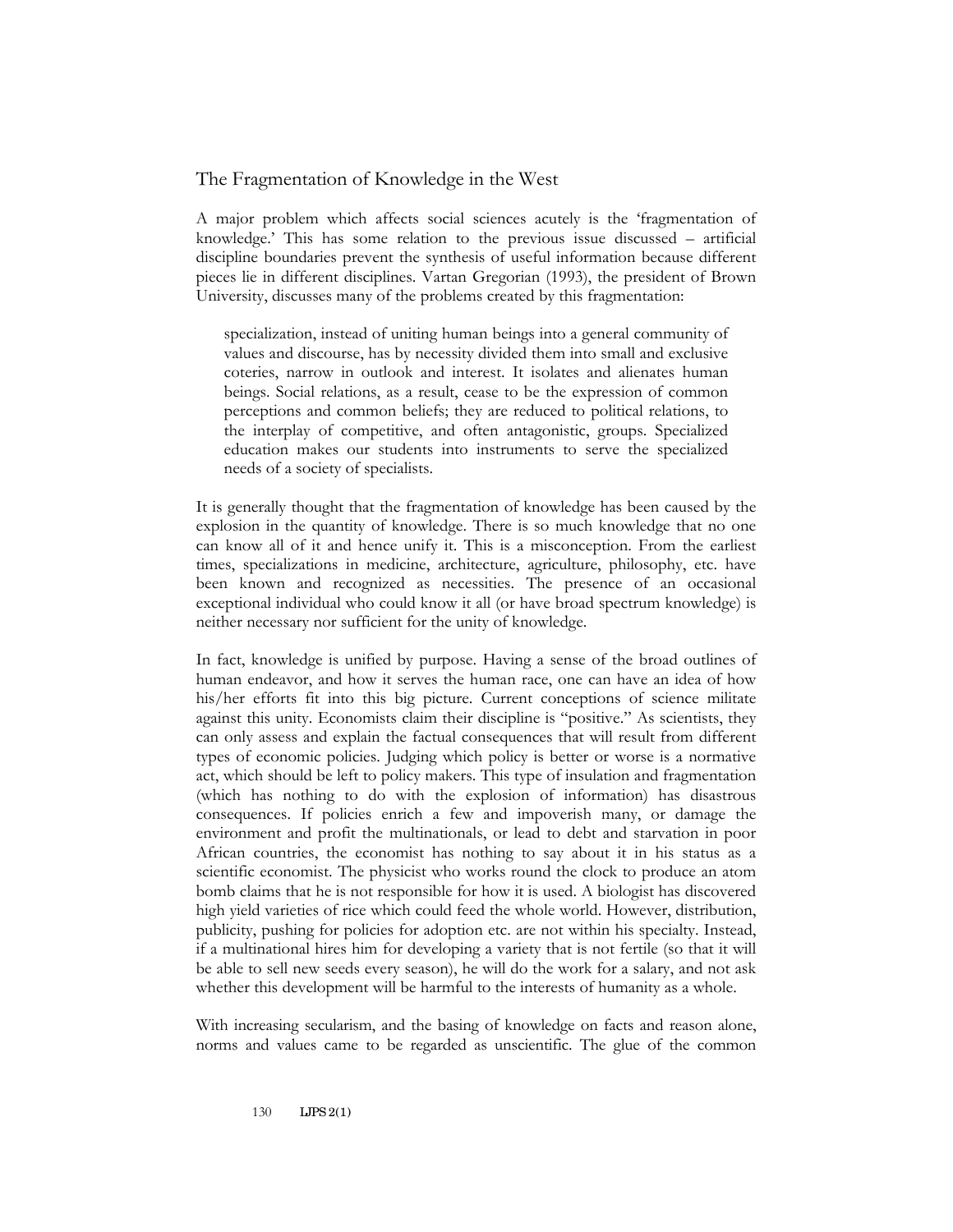purpose of service of humankind binds the strands of knowledge together. The idea that life arose by an accident and will perish in another accident denies all purpose to human existence and dissolves this glue, leading to the fragmentation of knowledge. Bertrand Russell (1903), a leading philosopher and architect of dominant modern worldviews has expressed himself poetically on this issue as follows:

That man is the product of causes which had no prevision of the end they were achieving; that his origin, his growth, his hopes and fears, his loves and his beliefs, are but the outcome of accidental collocations of atoms; that no fire, no heroism, no intensity of thought and feeling, can preserve an individual life beyond the grave; that all the labours of the ages, all the devotion, all the inspiration, all the noonday brightness of human genius, are destined to extinction in the vast death of the solar system, and that the whole temple of Man's achievement must inevitably be buried beneath the debris of a universe in ruins -- all these things, if not quite beyond dispute, are yet so nearly certain, that no philosophy which rejects them can hope to stand. Only within the scaffolding of these truths, only on the firm foundation of unyielding despair, can the soul's habitation henceforth be safely built.

#### Abandonment of Mission of Character Building

Reuben (1996) writes, "Late nineteenth century colleges had the explicit goal to build character and promote morality (understanding of duties to family, community, country and God) while at the same time contributing to the advancement of knowledge. These two goals proved to be incompatible." In a historical process traced by Reuben, universities tried many different methods for character building before finally abandoning the goal and turning purely to the pursuit of knowledge. This historical study of development and evolution of Universities in the USA is an illuminating book, which contains many useful lessons for structuring higher education in Pakistan.

Religious organizations were responsible for founding and funding the vast majority of colleges in the USA. Sectarian promotion policies were seen to lead to loss of academic excellence, and slowly abandoned in favor of tolerance. This policy of tolerance created a dilemma for promotion of morality. With faculty of differing religious views, character building and morality could not be promoted on the basis of a common religious platform. Instead, morality was bound to the "scientific method," on the basis of the perception that: "teachers who did research would impart their enthusiasm to students. In addition, they would also impart the scientific values of unbiased observation, openness, tolerance, sincerity and commitment to students." Efforts were made to find scientific bases for religion and morality. Natural theology, apologetics, scientific justifications for moral principles, and many other intellectual endeavors were part of this movement. At the same time, the recognition that science was supposedly value free led the social sciences to increasingly distance themselves from values and norms. Instead of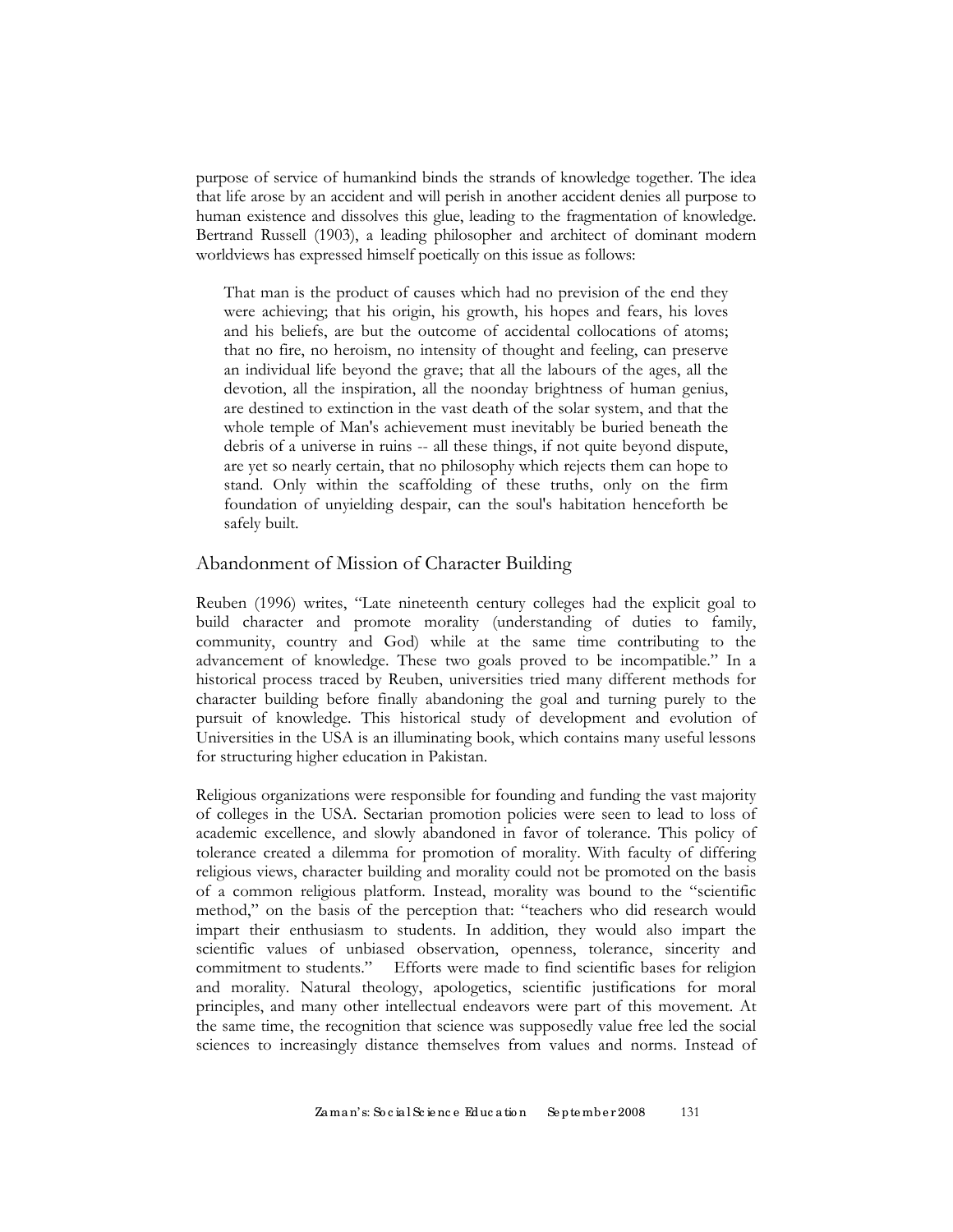passionate advocacy of measures to promote human welfare, social sciences moved towards analytical, descriptive and detached observation. This move undercut efforts to base morality on science, and ultimately, after many efforts in different directions, the whole effort was abandoned in USA universities.

Loss of the high moral purpose of universities has been sensed and regretted by many commentators. Many alternatives have been proposed and tried but none has proven successful. Thus students can learn how to manufacture atom bombs in modern universities, but not a word about the morality of killing and torture. The grave consequences of this have been graphically depicted in Glover (2001) in the form of countless atrocities committed in a world which has lost its moral bearings. Finding a solid basis for instilling morals in the coming generations is an urgent need, but it seems impossible in the Western context. Here in Pakistan, we have agreement on a religion, and therefore the same target is much easier to achieve. However, in imitating the Western educational system, we lose the possibility of doing so.

#### Lessons for Social Science Education in Pakistan

The main thrust of this essay has been to point out deficiencies in the Western Social Sciences, and suggest that blind imitation is not the route to improving social science education in Pakistan. Instead of advancing the discussion, this actually takes us back one step; we deny the efficacy of one simple, concrete, and often recommended plan of action, without having proposed any replacement. Improving social sciences in Pakistan would be a lot easier if it was just matter of sending enough students to the West to get their doctorates and then hiring them in local universities as teachers. This type of strategy has not worked fine in the Physical Sciences, not to speak of Social Sciences, for reasons already discussed.

What then is the alternative? It is well known that imitating an existing technology is substantially easier than inventing a new one. Our discussion suggests that despite its difficulty, that is what is needed. Borrowing frames, concepts, analytical techniques, etc. from Western social sciences runs serious risks of imposing alien views on local problems. For example, the Marxist concept of conflicts between capitalists and labourers are deeply grounded in Marx's observations of industrializing England, and attempts to impose these categories into the Pakistani context do violence to the ground realities of Pakistani society. Class struggles here occur along entirely different lines. Examples of this type could be multiplied. Our basic suggestion is to dispense entirely with the Western categories and concepts, and look at our own society, find our own prioritization for the problems which face us, and find our own solutions. In the process of solving real problems facing Pakistani society, we will automatically create a body of knowledge which we could label "social science." This may well have categories of overlap and similarity with Western social sciences, but will also have its points of difference and singularities. Creation of a new set of sciences from scratch is a mammoth task, and daunted by this, many authors who came close to realizing the necessity of this backed away from grasping the full implications of their own analyses. Writings which debate these issues fall within the broad category of the project of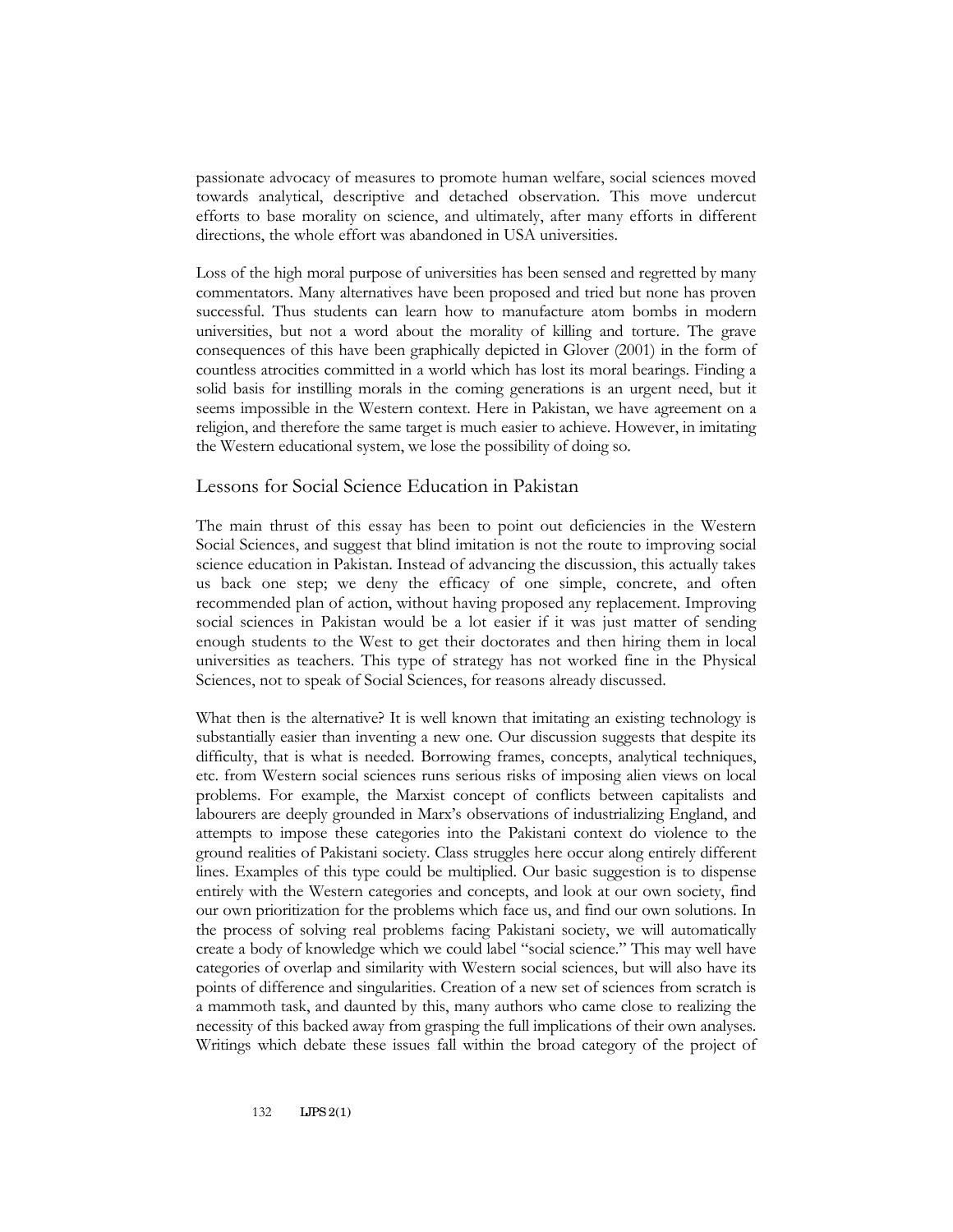"Islamization of Knowledge" – see for example Al-Attas (1978) and Al-Faruqi (1982) – widely considered to be an important current need of Muslims.

After having stated the main issue in a stark and blunt form, I would like to add some refinements and qualifications. Serious intellectual endeavor requires a substantial amount of discipline and training. Lest there be doubt, let me state that I am a great admirer of the intellectual traditions of the West. Training our scholars in Western social sciences would be a valuable investment, as it would provide them with experience in rigorous analysis and structured argumentation. While much of the substance of Western social sciences is derived from Western experiences and hence cannot be imported, the form of the analysis, the logical rigour and empirical orientation, are very much worth emulating. There is a lot we could learn from post-Modernism, which develops an internal Western critique of much of Western social science. Our colleagues in India have done a lot of work on developing 'subaltern studies,' and many other disciplines where they have challenged Eurocentric views and developed and presented their own alternatives. Most importantly, we have our own tradition of Islamic scholarship, which has unsurpassed depth and complexity. Although it has been somnolent in the recent past, there are many signs of its revival. Extending and adapting this intellectual tradition to cope with modern problems would provide a methodology rooted in our own history, with a much better chance to flourish than alien implants. Just as our Islamic tradition has in the past been able to creatively borrow and adapt materials from Greeks, Indian, and many other intellectual corpora, there is no reason that we cannot absorb and assimilate relevant Western insights. In closing, I would note that I have focused almost exclusively on one particular problem, the extent to which we may borrow from Western social sciences, in developing social sciences in Pakistan. A large number of other relevant issues have been ignored. Qureshi (1975) has given an excellent analysis of many of the dimensions of the problem at book length and suggested solutions. Even though the book is old, the problems discussed remain pretty much as described. It is sad that despite its crucial importance to the future of the nation, no real progress has been made towards solving these problems in decades.

#### References

- Al-Attas, Syed Muhammad Naquib *1978. Islam and Secularism* ISBN 983-99628-6-8. Al-Faruqi, Ismail 1982. *Islamization of Knowledge*. Herndon, VA: IIIT.
- Blaug, Mark 1998. Disturbing currents in modern economics *Challenge* May-June.
- Camerer, Colin F. 2003. *Behavioral Game Theory: Experiments in Strategic Interaction*. Princeton, N.J.: Princeton University Press.
- Comte, Auguste 2003. *Positive Philosophy of Auguste Comte, Part I* (1855). Translated by Harriet Martineau. Kessinger Publishing.
- Glover, Jonathan 2001. *Humanity: A Moral History of the Twentieth Century*. Yale.
- Gordon, Scott 1991. *The History and Philosophy of Social Science*. New York: Routledge.
- Gregorian, Vartan 1993. 'Technology, Scholarship, and the Humanities: The Implications of Electronic Information,' Keynote Address. <http://www.cni.org/> docs/tsh/Keynote.html.